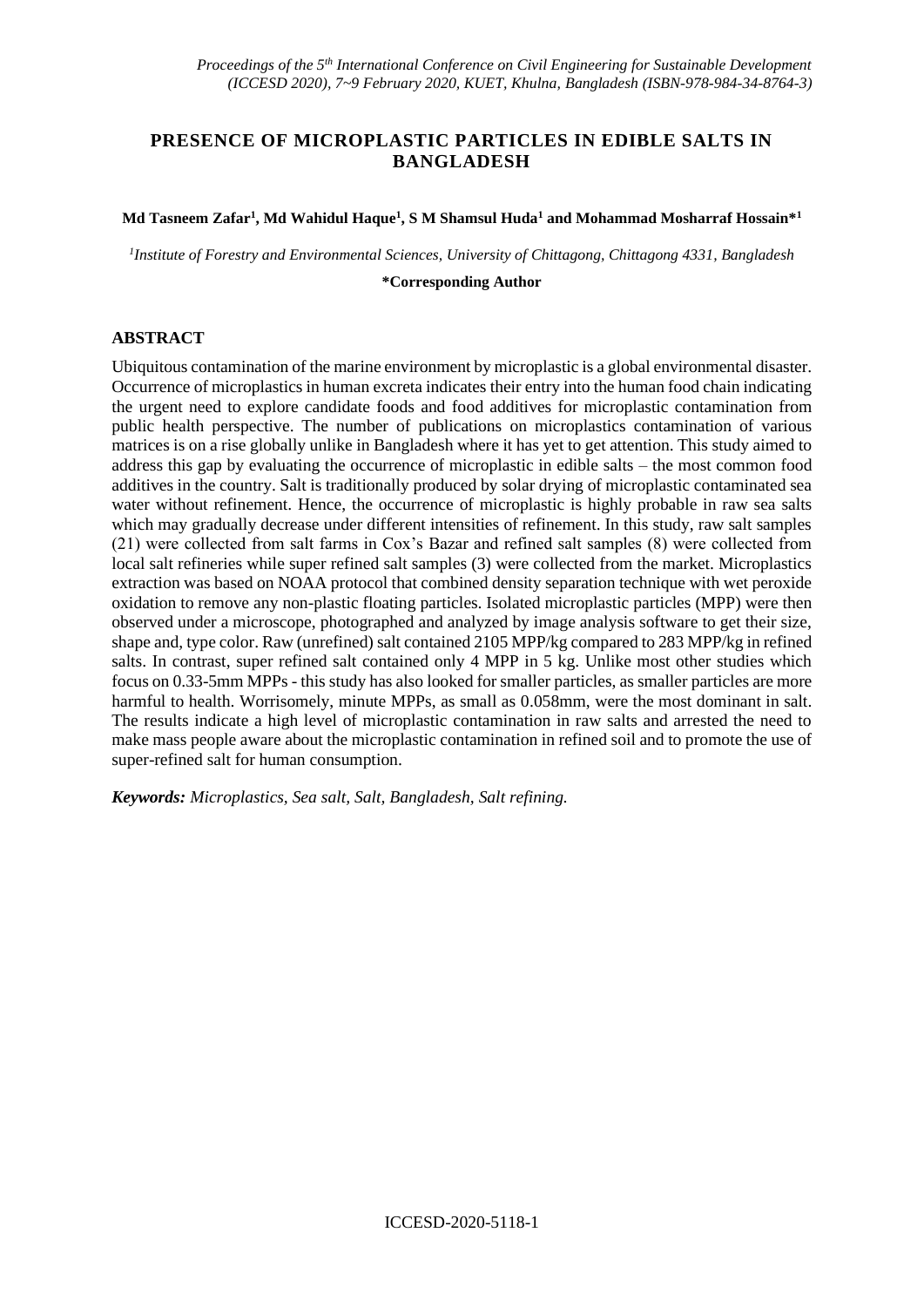### **1. INTRODUCTION**

Plastics are predominantly synthetic organic polymers of high molecular mass, most commonly derived from petrochemicals. When other materials became scarce during World War II, researchers looked to synthetic polymers to fill the gaps, as they being synthetic their stock depends on the hands of producers, and are also easy and cheap to make, not saying requiring a very short time comparing to any natural alternatives. Until very recent times, typically the fate of the product after the end initial lifetime not considered in designing a plastic or its product. This resulted in huge amount of plastic debris, which by dint of the very properties that made them noble material have become a burden on the environment, pervading all the spheres. Plastic marine debris has been an environmental concern for decades. Despite the increased international attention, the build-up of these materials in the environment is considered problematic due to an increasing global plastic production and the continuing improper disposal of plastic waste. These mismanaged discarded plastics; going through different media gets shredded and fragmented repeatedly by various weathering agents like the mechanical forces exerted by wave action, the influence of UV radiation, the oxidative properties of the atmosphere and hydrolytic properties of seawater etc. and gets converted to smaller particles (Carson, Colbert, Kaylor, & McDermid, 2011). Microplastics are plastic particles smaller than 5.0 mm in size(Arthur, Baker, & Bamford, 2008). Particles< 5 mm, are of especial concern mainly due to their long environmental persistence, small size, high surface/volume ratio, and their capability of entry into the cells and induce adverse effects(Iñiguez, Conesa, & Fullana, 2017). There are two main ways microplastics are formed and enter a body of water: primary and secondary microplastics. Primary microplastics consist of plastic material, which are, from the very production stage, are micro, for example, micro beads used in personal care products such as face scrubs. Secondary microplastic introductions occur when larger plastic items enter a beach or ocean and undergo mechanical, photo (oxidative) or biological degradation. This degradation breaks the larger pieces into progressively smaller plastic fragments which eventually become undetectable to the naked eye. Owing to their size, Microplastics have totally different properties and hazards, compared to plastics in general. It has been stressed that more investigation is needed to understand the impacts of microplastics on marine organisms and food web (Wright, Thompson, & Galloway, 2013). Furthermore, marine microplastics are far more difficult to trace back to its origin than macro-debris, which presents an additional obstacle in managing this type of pollution. Very recently microplastics have been found in human excreta, which indicate their entrance in out digestive tracts, through edibles (Liebmann, Bucsics, Königshofer, & Köppel, 2018). Since these are not our target intake, hence we may conclude that our intakes have been contaminated by micro plastics. Microplastics have the capacity to translocate across living cells to the lymphatic and circulatory system in humans and other mammals, possibly via the intestine (Rieux et al., 2005). Provided that they are considered nondegradable, Microplastics have the potential to bioaccumulate in secondary organs, with possible impacts in the immune system and cell health (Smith, Love, Rochman, & Neff, 2018). Moreover, these particles can adsorb and concentrate high levels of hydrophobic organic contaminants (HOCs) (e.g., PAHs, organochlorine pesticides and polychlorinated biphenyls), metals (e.g., cadmium, lead, selenium, chromium), non-metals, and additives/monomers (e.g., bisphenol- A, polybrominated diphenyl ethers, nonylphenols and octylphenol) (Smith et al., 2018) The question that will than arise is what items do carry these contaminants to our guts. Fish are known to ingest microplastic, making them a potential vector of toxic chemicals through food chains and into human diets. Due to typically high concentrations of microplastic along urbanized coasts, there is a need for more research in these areas to quantify and assess the extent of microplastic ingestion by fishes and other marine biota specially the species humans consume. Similarly, since dehydration of near coast sea-water is the main mode of salt production, so, the status of microplastics contamination salt, which is consumed by everyone have become essential to investigate (Kim, Lee, Kim, & Kim, 2018). In all, the objectives of this study were to evaluate microplastic contamination in salt, to characterize the microplastics available in salt samples and to check the impact of salt refinement on microplastic removal.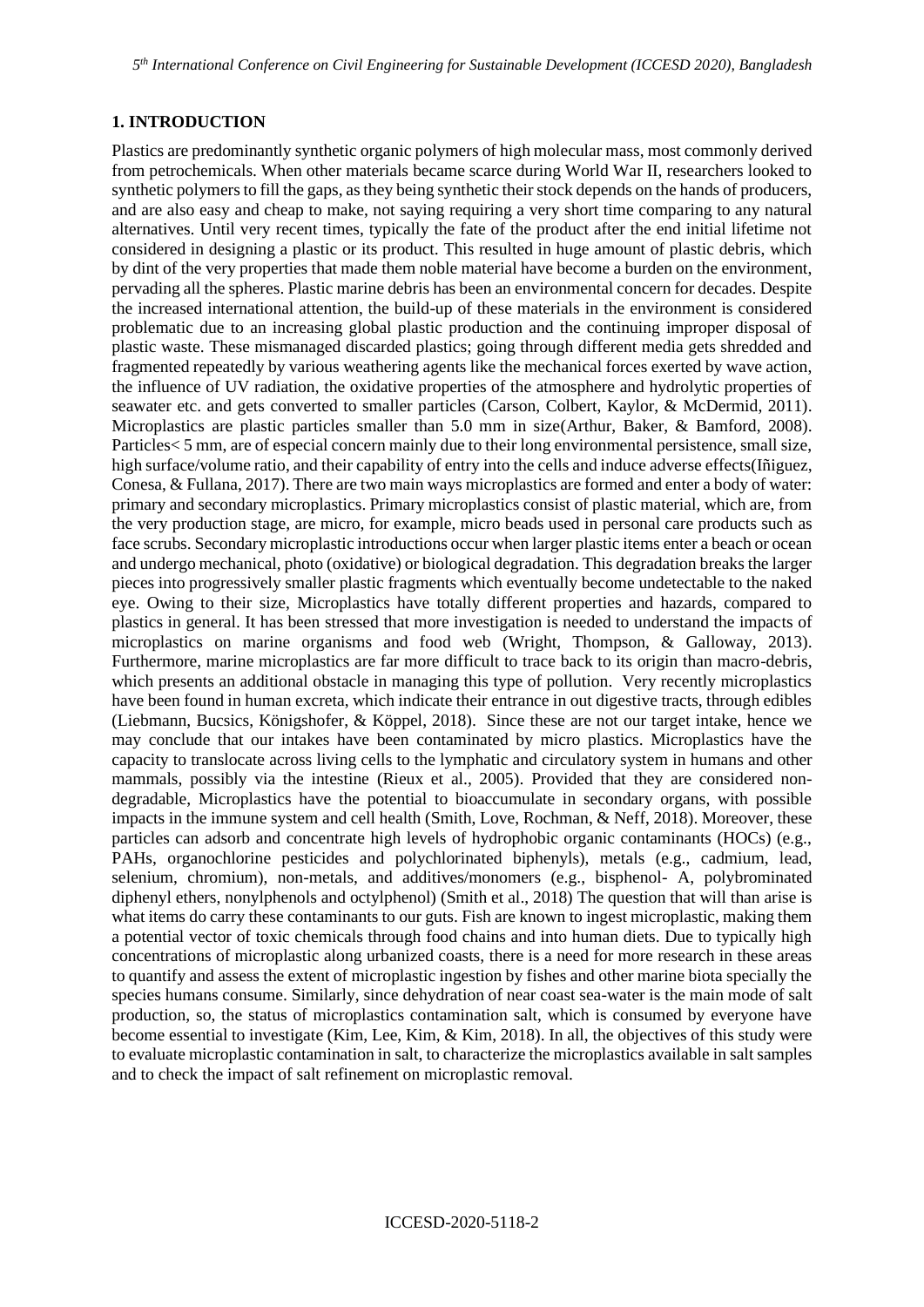# **2. METHODOLOGY**

## **2.1. Sample Collection**

Raw salt samples were collected from field as well as during transporting to the milling area of Islampur. Raw salt collected were from Mognama, Ilishia, Kutubdia, Khutakhali, Gumatali, Moheshkhali, and Badarkhali, as well as a batch of imported salt, and a batch of wash salt, (which is obtained in the milling area, by drying the brine that have been discarded after being repeatedly used for refining). Salt refineries of Cox's Bazar are all located in the Islampur industrial area under Eidgah upazilla and sample were collected from 8 of 24 operational mills, and samples were collected. Since most of the mills at a time process salts of one batch entirely, so a total 8 batches of refined salts were collected. Packed refined and super refined salts were collected from the market.

### **2.2. Laboratory Analysis**

The laboratory processing of any microplastics study is isolation and separation from the matrix. In this study, the protocol developed by NOAA for microplastics study was adopted. According to the NOAA protocol, microplastics are plastic particles that can stand oxidation by a standard Hydrogen peroxide solution, and shows floatation in a 5M NaCl solution. The usual size range of microplastics in most studies is between 5-0.33mm, however, in this study, all plastics <5mm are considered.

First the collected salts are sundried to remove moisture. Then 20gm of each sample was dissolved in previously prepared 5M brine, made by dissolving super-refined table salt, vacuum filtered to remove any particles present. After thorough mixing in a magnetic stirrer, it was let to rest, so that the heavy undissolved particles to settle down. Then the top portion containing any floating debris was removed. Equal amount of 30%H2O2 solution, (lab grade) was mixed, along with acidified Fe(II) solution (0.05 M) (Prepared by adding 7.5 g of FeSO4.7H20 to 500 mL of water and 3 mL of concentrated sulfuric acid) catalyst. It was again placed on the magnetic stirrer at 600c until a fume was seen. After cooling the mixture, again density separation was done, and top portion was pipetted out on a petri dish, and dried and observed under an Omron Microscope with 10X zooming.

Images were taken and analyzed using image processing software, and the physical characters of the particles identified as plastics under microscope or the image was recorded.

# **3. RESULTS**

Characterization was done based on physical appearance, as photographed under the microscope. The size, shape, type and color of the objects were the parameters observed. The shapes found commonly were angular, bar-shaped, elongated, oval, irregular and round. All the obtained particles were classified on the basis of their appearance into plastic dust, filaments, foam, broken plastic fragment and polythene fragment. Only 4 particles were found in 5kg of super refined salt, which suggests that the process of super refining practically removes any microplastics from the salt. Accounting for the very minimal abundance, super refined salt is included under the refined category in this study.

#### **3.1 Particles Distribution**

The percentage ratio of the particles as they fall under several categories of different parameters was found to be as follows:

#### **3.1.1 Distribution of Different Types**

Microplastics from both refined and unrefined samples were categorized as dust, filament, foam, broken fragment and shredded polythene fragments, based on their appearance under microscope. The distributions of both the types are shown in the figure 1. In unrefined salt, fragment was found to be most dominant, followed by dust. The order of dominance was found to be fragment, dust, filament, foam and finally polythene in raw salt. Fragment was most dominant, in refined salt, too. The order of the other types was dust, polythene, filament and foam.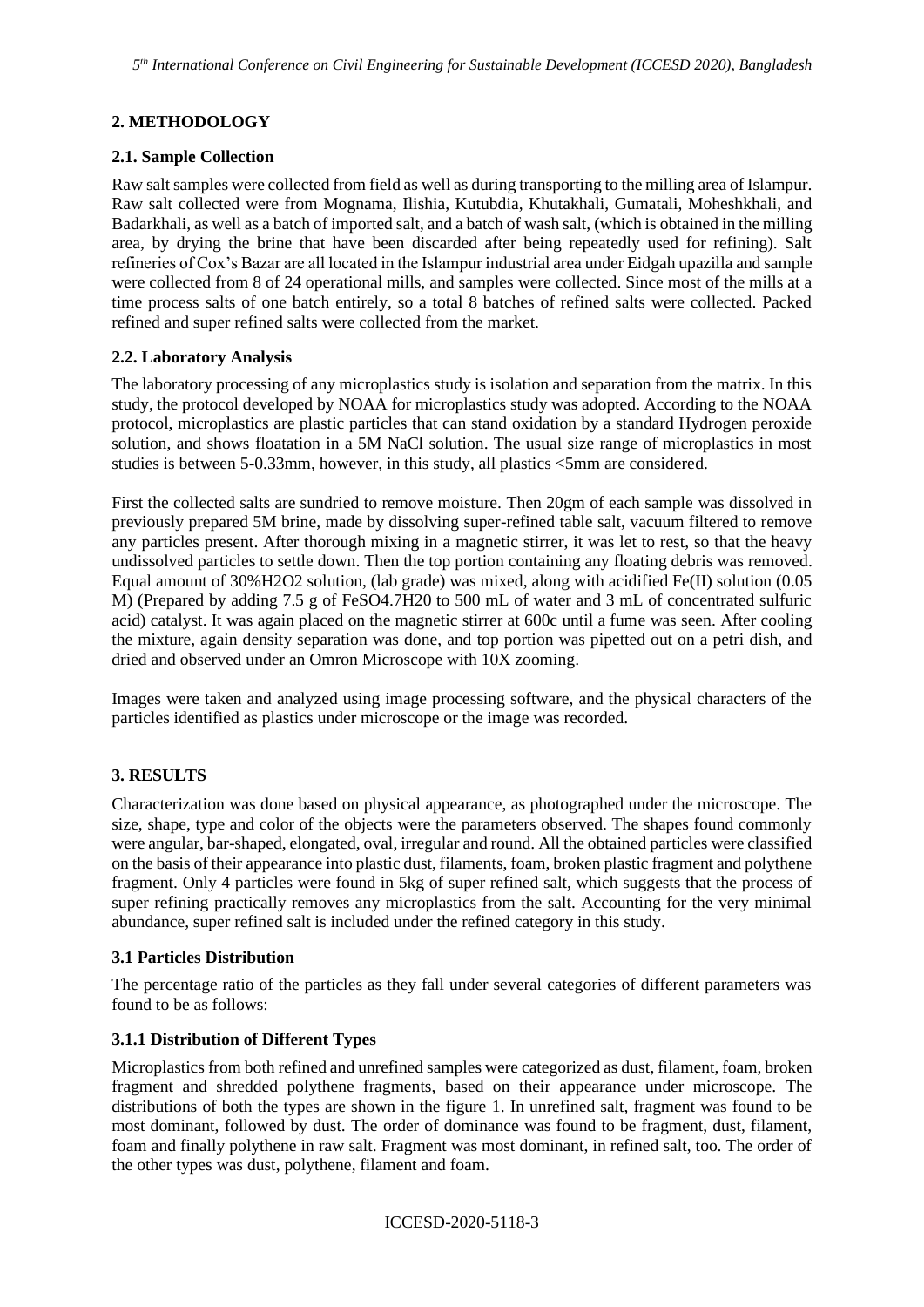

Figure 1: Distribution of plastic types in raw and refined salt

#### **3.1.2 Distribution of Different Colors**

In raw salt, black plastic particles were found to be most dominant (24%). The abundance of other colors was in the following order: brown, transparent, orange, red, yellow, ash, greenish, blackish, green, brownish, white and blue. Black was also found to be the dominant color in refined salt. The other colors, was sorted as orange brown, green, red, ash, white, yellow, blue and transparent.



Figure 2: Color distribution of microplastic in raw and refined salt

#### **3.1.3 Distribution of Different Shapes**

The order of dominance of shapes of plastic fragments, found in raw salt was Irregular>Elongated>Angular>Bar>Round>Oval. In refined salt, the order of the shapes were Irregular>Elongated>Angular>Bar>Round>Oval>others. Thus the shape distribution of plastics in refined and unrefined salts was found to be same, indicating that the refining process works irrespective of shapes of particles.



Figure 3: Distribution of shapes of microplastics in raw and refined salt

ICCESD-2020-5118-4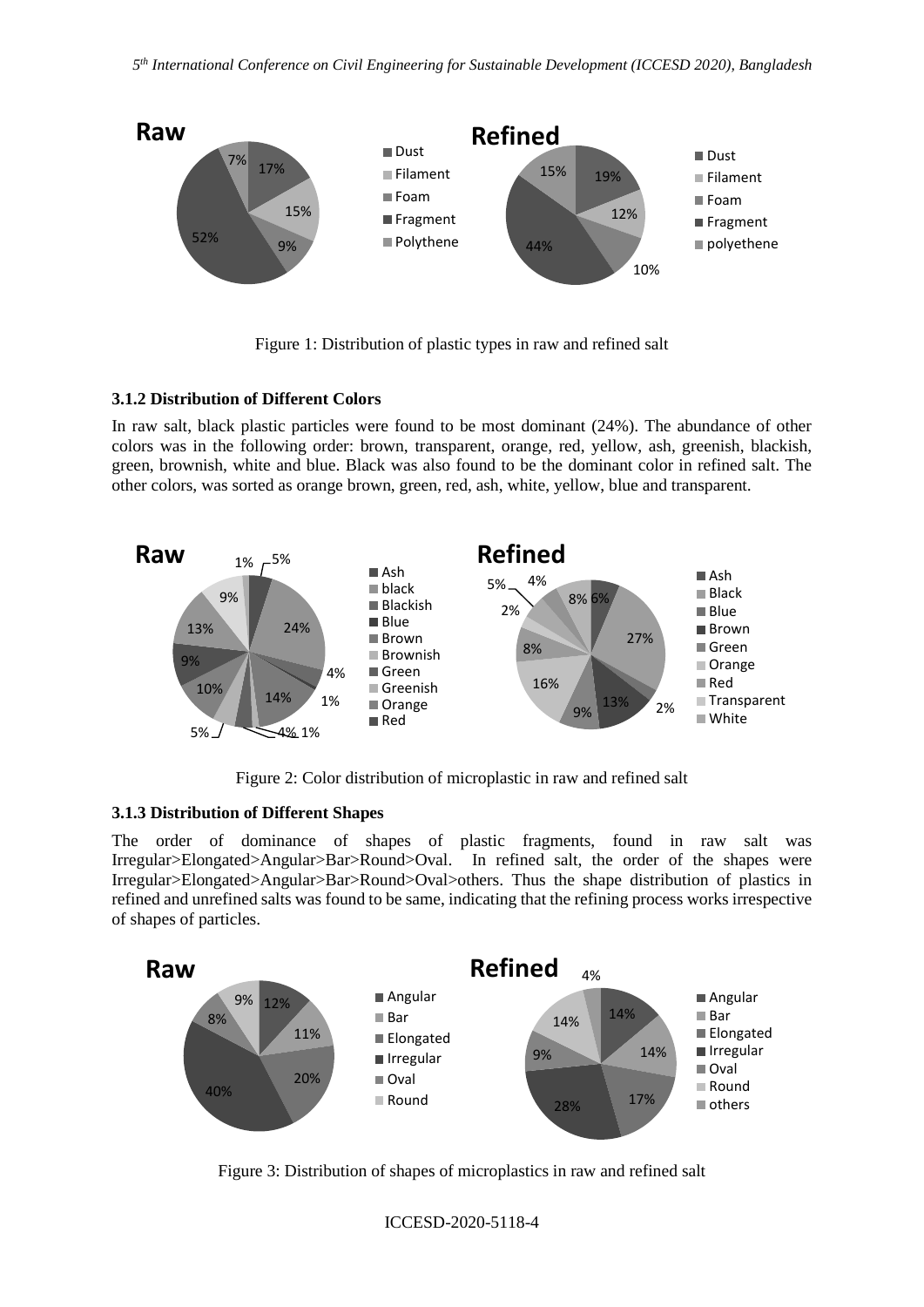## **3.1.4 Distribution of Different Sizes**

From the figure, it is apparent that very small particles, below 0.33mm, which are often ignored from microplastics studies, including Eerkes-Medrano, Thompson, & Aldridge, 2015; Kim et al., 2018; Lam et al., 2018 etc. are the most dominant in raw sea salt. Hence care should be taken for these too, as these are also not our target intakes. The share of other size ranges were 0.33-1mm>1-2mm>2-3mm>3- 4mm> 4-5mm, i.e abundance reduces as size increases. In refined salt, as we can see from the above figure 4.8, the most dominant was the particles of very small size  $\langle$  <0.33mm), followed by the next 2 groups, covering particles of 0.33-1 mm and 1-2mm respectively. It is however notable, that the larger particles of size above 2mm was not significantly present at all, which might be the effect of refining.



Figure 4: Distribution of size of microplastics in raw and refined salt

# **3.2 Particles Association**

### **3.2.1 Association of Size and Type**

Figure 5 shows, is the abundance of different types of particles from various classes. It is significant that in raw salt filaments of size between 0.33 and 1mm are as abundant as fragments of the same category, which is the dominant type. Apart from the figure, only 1 fragment particle of size class 4- 5mm was found in raw salt.



Figure 5: Size-wise distribution of types of particles in raw and refined salt

# **3.2.2 Association of Shape and Type**

Figure 6 shows us a complete comparative picture among raw and refined salt, along with types variation. As can be seen from this graph, the abundance of microplastic greatly varies between raw and refined salt. In both the types, fragments are dominant, and irregular shaped fragments are most abundant. Filaments are another dominant type in raw salt, but not in refined salt.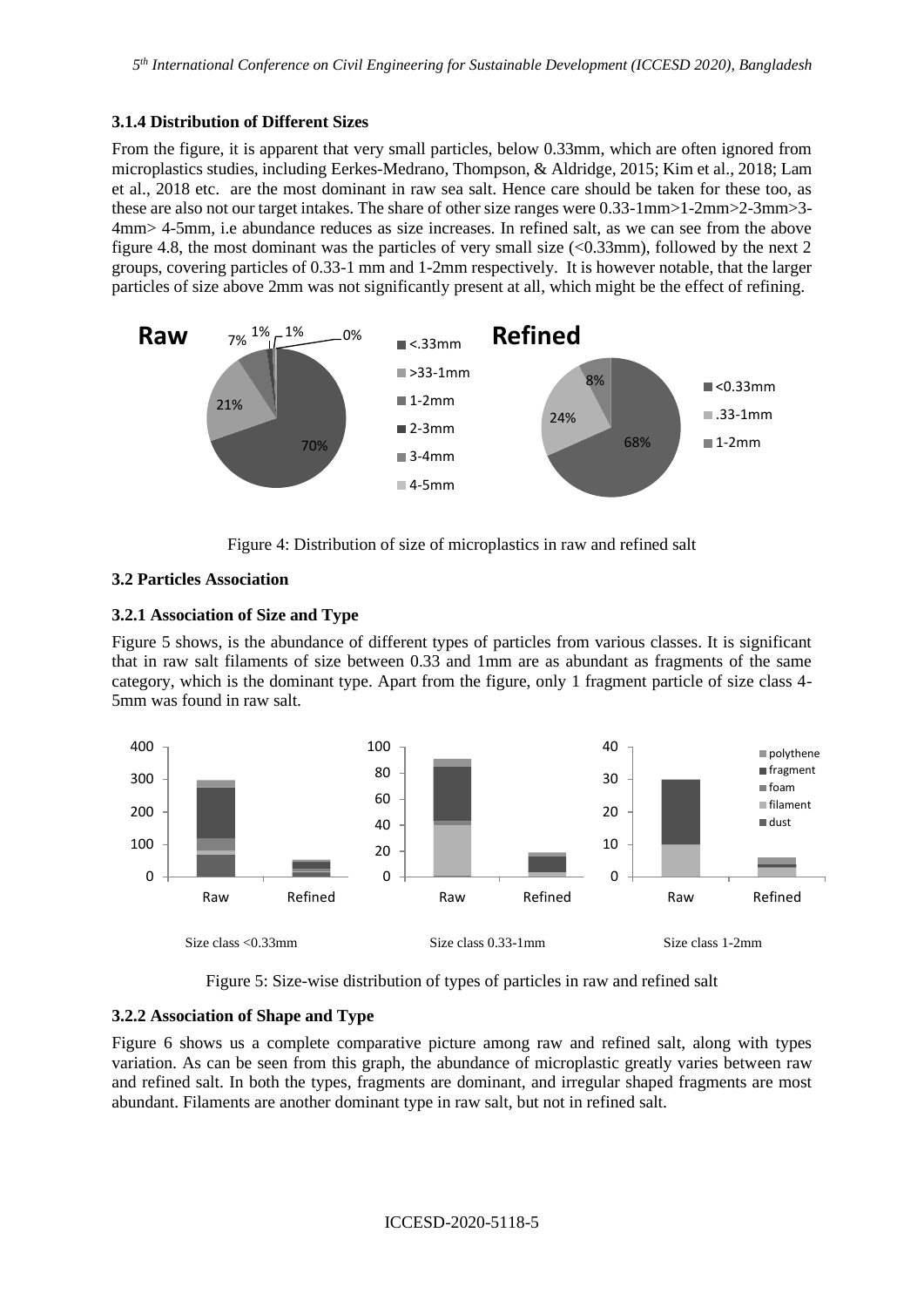

Figure 6: Shape-wise distribution of types of particles in raw and refined salt

### **3.2.3 Association of Size and Shape**

Irregular particles are most dominant in both raw and refined salt, however the abundance varies significantly. Besides, the abundance varies with size, larger particles being less frequent. Especially in refined salt, larger particles are very few, suggesting the refining process can remove bigger particles more efficiently.



Figure 7: Distribution of Size of particles, according to shape

#### **3.3 Distribution of Particles in Raw and Refined Salt (Sorting According to Color)**

Like figure 6, figure 8 also displays the large variation of microplastics abundance in refined and raw salt. Black particles are dominant in both the types followed by brown and transparent in raw, and orange and brown in refined salt.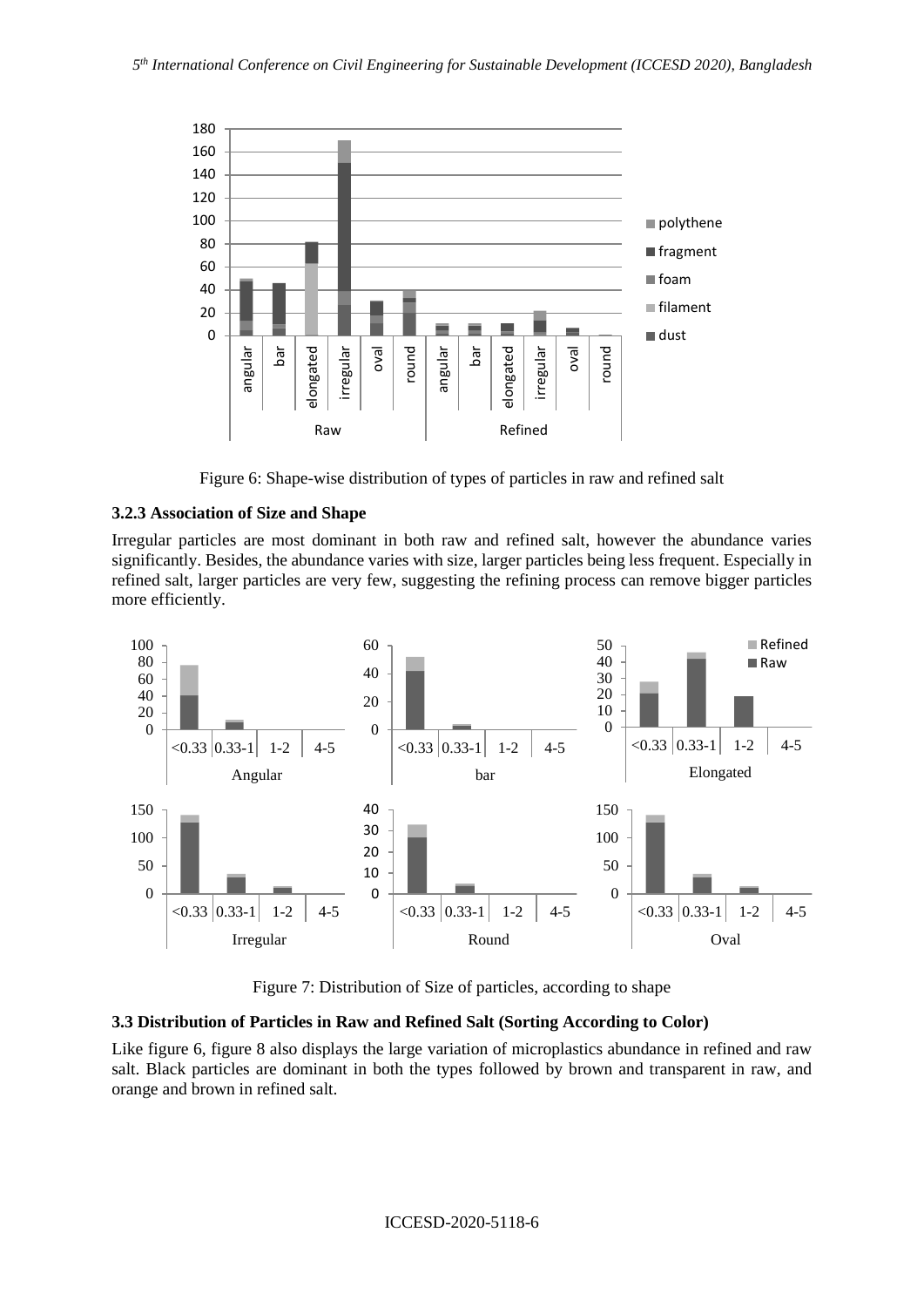

Figure 8: Distribution of Particles of various colors in Raw and Refined salt.

#### **3.4 Discussion**

Similar studies have been conducted around the world looking into salts from various places, and the findings altogether shows a wide deviation range. The presence of MPs in 15 brands of commercial salt in Chinese supermarkets was found in a study conducted, during October and November 2014. MPs were present in all of the samples analyzed. Higher concentrations of MPs were found (550–681 particles/kg) in sea salts than the other salt types(Yang et al., 2015rios). Another study analyzed eight commercial sea salt brands from India. They found MPs in all samples with concentrations ranging from 56 to 103 particles/kg (Seth & Shriwastav, 2018). The presence of MPs analyzed in 21 Spanish salt samples from different locations in the country. MPs were found in all of the analyzed samples. In sea salt samples, the concentrations ranged from 50 to 280 particles/kg (Iñiguez et al., 2017). The findings of the present study is almost in line with this one, reporting 283 particles/kg refined salt. However, in raw salt, the figure is as high as 2105/kg. Another research, studying 11 salt brands from Italy and Croatia, found that, all the sampled lots contained MPs. The concentrations of MPs ranged from 22 to 594 particles/kg in Italian brands, which again confirms the validity of our finding, and from 13,500 to 19,800 particles in per kg Croatian salt. According to this study, the concentrations recorded in their work could be related to an overestimation, given the proximity of sea salt production sites to highly populated urban settlements and the water received from polluted rivers (Renzi & Blašković, 2018).

In another study, investigation of the presence and concentration of MPs in 17 different brands of salt, from eight countries (Australia, France, Iran, Japan, Malaysia, New Zeeland, Portugal, and South Africa). MPs were present in 88% of the salts. In the contaminated samples, the concentrations of the particles ranged from zero in French sea salt to 10 particles/kg in Portuguese sea salt (Karami et al., 2017) The concentration of MPs assessed in sea, rock and lake salts from Turkey. MPs were present in 100% of the salts analyzed. MP concentration ranged from 16 to 84 particles/kg in sea salts (Gündoğdu, 2018).In another study, MPs also quantified in 12 salt brands from different world regions (Atlantic Ocean, Celtic Sea, Himalayan region, Mediterranean Sea, Mexico, North Sea, Pacific Ocean, Sicilian Sea, USA, and Utah Salt Lake). MPs were present in all of the salts analyzed. The concentrations of MPs found ranged from 47 to 806 particle/kg being fibers the most frequent plastic type in their samples and not particles (Kosuth, Mason, & Wattenberg, 2018).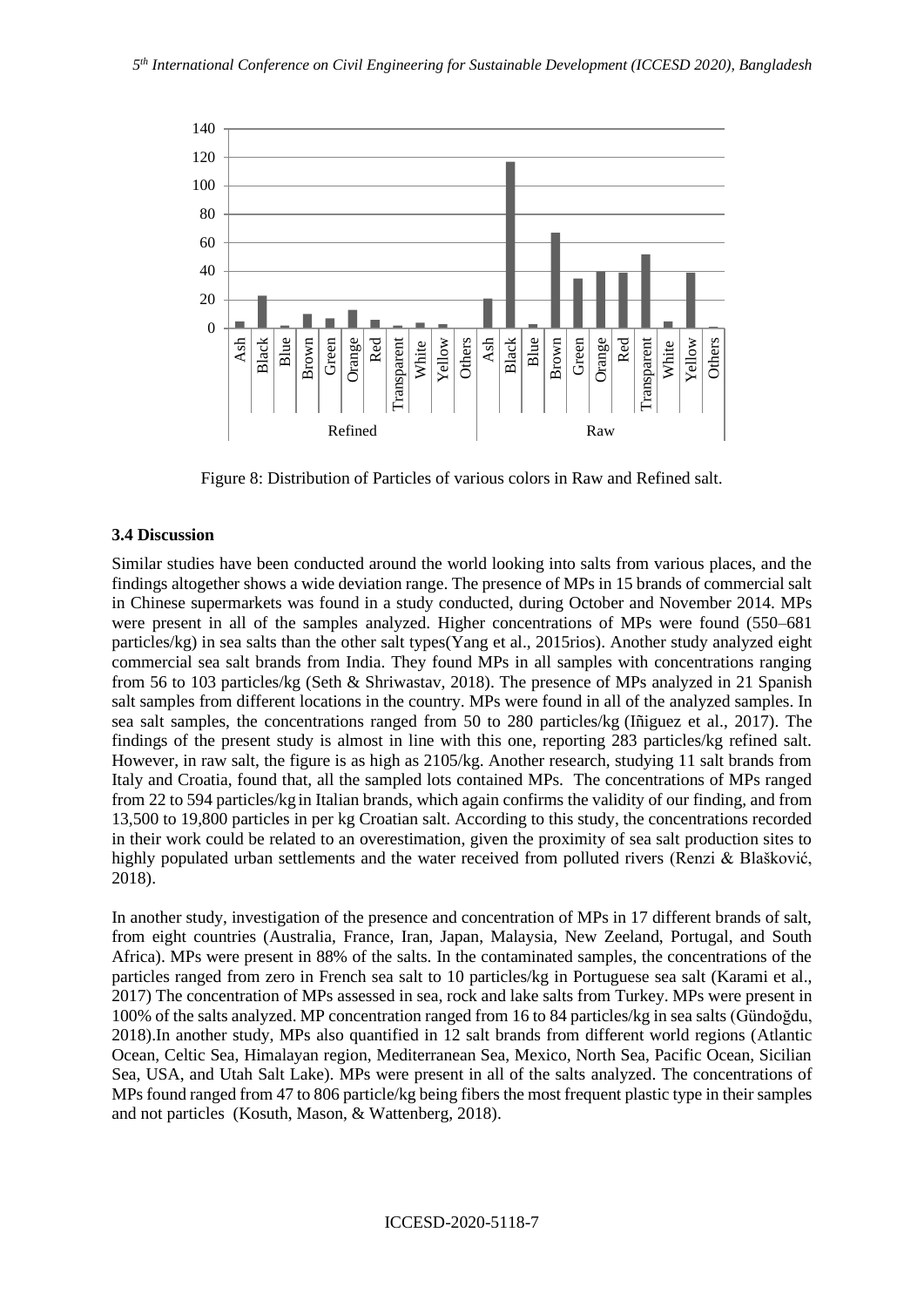### **4. CONCLUSION**

This study was the first time in Bangladesh to look into microplastics contamination scenario in salts of Bangladesh. The abundance and distribution of microplastics in salt, along with their physical characterization was studied. It was found that the abundance varied largely between refined and unrefined salt. Considering physical characteristics, black colored particles was found to dominate in both the types, also irregular shaped ones if we consider the shape. As it was seen that the dominant size range in both the salt types were below 0.33mm, it should be focused in further studies, especially in similar consumable media, as plastics are assumed to have toxic effects conveying other toxic substances within our body(Rios, Moore, & Jones, 2007). Besides refining process should be developed, to eliminate the hazards of microplastics contamination through salt. Unlike the other possible food items, salt is universally consumed by all, and have no exception. So it should be considered seriously.

#### **REFERENCES**

- Arthur, C., Baker, J., & Bamford, H. (2008). *Proceedings of the international research workshop on the occurrence, effects, and fate of microplastic marine debris*. Silver Spring, MD 20910: NOAA.
- Carson, H. S., Colbert, S. L., Kaylor, M. J., & McDermid, K. J. (2011). Small plastic debris changes water movement and heat transfer through beach sediments. *Marine Pollution Bulletin*, *62*(8), 1708– 1713. https://doi.org/10.1016/j.marpolbul.2011.05.032
- Eerkes-Medrano, D., Thompson, R. C., & Aldridge, D. C. (2015). Microplastics in freshwater systems: A review of the emerging threats, identification of knowledge gaps and prioritisation of research needs. *Water Research*, *75*, 63–82. https://doi.org/10.1016/j.watres.2015.02.012
- Gündoğdu, S. (2018). Contamination of table salts from Turkey with microplastics. *Food Additives & Contaminants: Part A*, *35*(5), 1006–1014. https://doi.org/10.1080/19440049.2018.1447694
- Iñiguez, M. E., Conesa, J. A., & Fullana, A. (2017). Microplastics in Spanish Table Salt. *Scientific Reports*, *7*(1). https://doi.org/10.1038/s41598-017-09128-x
- Karami, A., Golieskardi, A., Choo, C. K., Larat, V., Galloway, T. S., & Salamatinia, B. (2017). The presence of microplastics in commercial salts from different countries. *Scientific Reports*, *7*(46173), 1–9.
- Kim, J.-S., Lee, H.-J., Kim, S.-K., & Kim, H.-J. (2018). Global Pattern of Microplastics (MPs) in Commercial Food-Grade Salts: Sea Salt as an Indicator of Seawater MP Pollution. *Environmental Science & Technology*, *52*(21), 12819–12828. https://doi.org/10.1021/acs.est.8b04180
- Kosuth, M., Mason, S. A., & Wattenberg, E. V. (2018). Anthropogenic contamination of tap water, beer, and sea salt. *PLOS ONE*, *13*(4), e0194970. https://doi.org/10.1371/journal.pone.0194970
- Lam, C.-S., Ramanathan, S., Carbery, M., Gray, K., Vanka, K. S., Maurin, C., … Palanisami, T. (2018). A Comprehensive Analysis of Plastics and Microplastic Legislation Worldwide. *Water, Air, & Soil Pollution*, *229*(11). https://doi.org/10.1007/s11270-018-4002-z
- Liebmann, B., Bucsics, T., Königshofer, P., & Köppel, S. (2018, October 28). *Assessment of microplastic concentrations in human stool final results of a prospective study*. Presented at the Conference on Nano and microplastics in technical and freshwater systems, Monte Verità, Ascona, Switzerland.
- Renzi, M., & Blašković, A. (2018). Litter & microplastics features in table salts from marine origin: Italian versus Croatian brands. *Marine Pollution Bulletin*, (135), 62–68.
- Rieux, A. des, Ragnarsson, E. G. E., Gullberg, E., Pr´eat, V., Schneider, Y.-J., & Artursson, P. (2005). Transport of nanoparticles across an in vitro model of the human intestinal follicle associated epithelium. *European Journal of Pharmaceutical Sciences*, (25), 455–465.
- Rios, L. M., Moore, C., & Jones, P. R. (2007). Persistent organic pollutants carried by synthetic polymers in the ocean environment. *Marine Pollution Bulletin*, *54*(8), 1230–1237. https://doi.org/10.1016/j.marpolbul.2007.03.022
- Seth, C. K., & Shriwastav1, A. (2018). Contamination of Indian sea salts with microplastics and a potential prevention strategy. *Environmental Science and Pollution Research*.
- Smith, M., Love, D. C., Rochman, C. M., & Neff, R. A. (2018). Microplastics in Seafood and the Implications for Human Health. *Current Environmental Health Reports*.